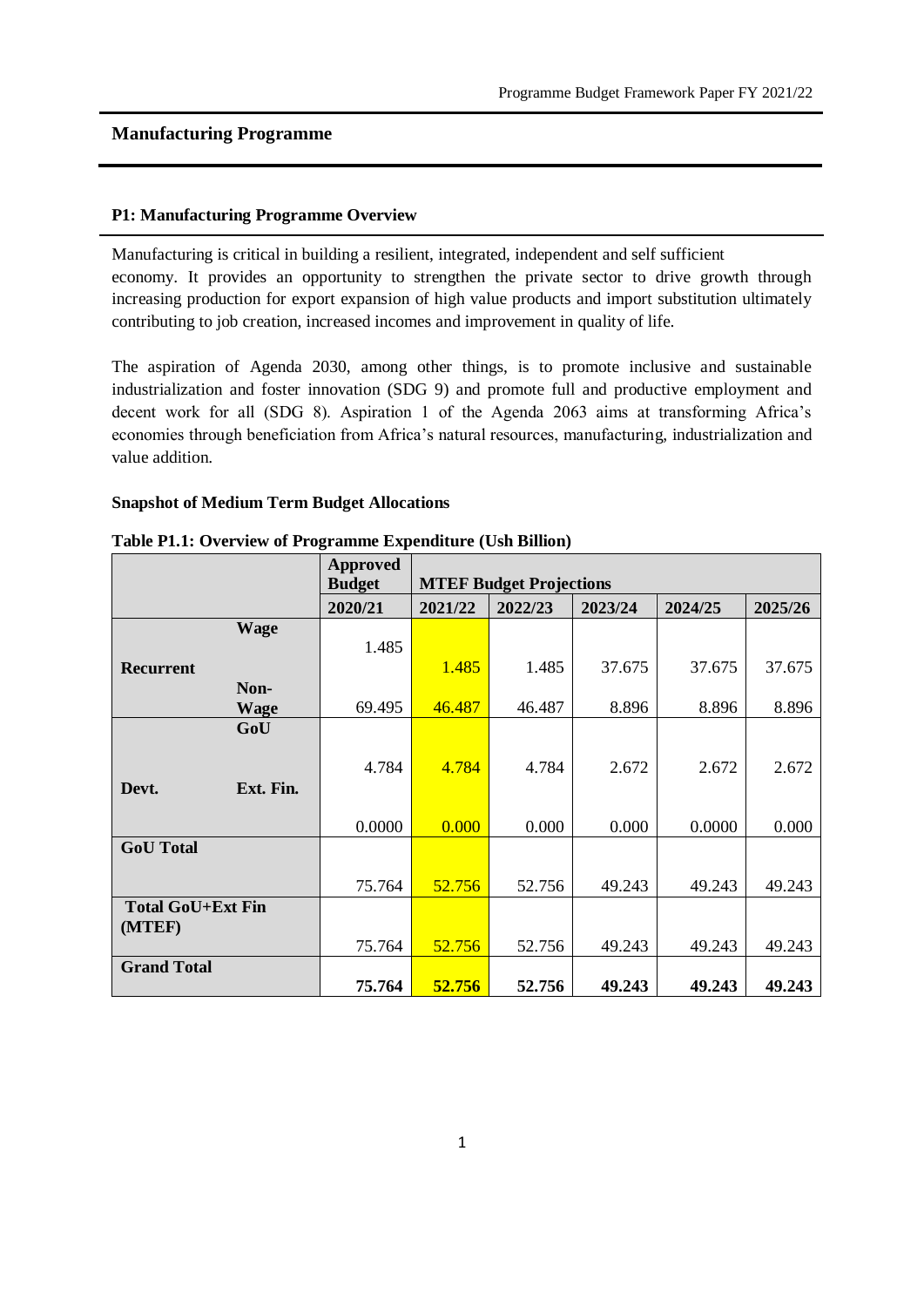### **MANUFACTURING PROGRAMME STRATEGY AND LINKAGE TO THE NATIONAL DEVELOPMENT PLAN III**

The Manufacturing Programme falls under the second objective, "Strengthen the private sector capacity to drive growth and create jobs".

The Goal of the Programme is to increase the range and scale of locally manufactured products for import substitution and increased exports through high value manufactured products as well as increasing job opportunities within the economy.

The Programme was selected to address Uganda's challenge of having a manufacturing sub-sector that is small, uses basic technology and creates low quality and quantity of gainful jobs. This is due to: (i) lack of requisite infrastructure to support manufacturing; (ii) limited access to financing mechanisms that can support manufacturing (iii) weak SMEs in the industrial sector; (iv) proliferation of substandard goods and counterfeits on the market; (v) Poor linkage between trade and industrial development (vi) lack of a support system to nurture innovations to full commercialisation (vii) high cost of doing business, (viii) low labour productivity due to inadequate skills, and (ix) weak legal framework to support and promote manufacturing.

### **Key Result Areas for the Programme**

The Manufacturing Programme will deliver on the following key results areas over the next the five years:

(i). Reduce the value of imported medical products and pharmaceuticals from USD 285.6 million to USD 200 million

(ii). Increase the share of manufactured exports to total exports from 12.3 percent to 19.8 percent

(iii). Increase the industrial sector contribution to GDP from 27.1 percent to 28.6 percent

(iv). Increase the share of manufacturing jobs to total formal jobs from 9.8 percent to 10 percent;

(v). Increase share of labour-force employed in the industrial sector from 7.4 percent to 10 percent; and

(vi). Increase manufacturing value added as a percentage of GDP from 8.3 percent to 10 percent

These are addressed within the following key Objectives:

| No. | Programme Objective                                                                                                                                          | Outcome |
|-----|--------------------------------------------------------------------------------------------------------------------------------------------------------------|---------|
|     | Develop the requisite infrastructure to support<br>manufacturing in line with Uganda's planned   Increased number of jobs in the economy<br>growth corridors |         |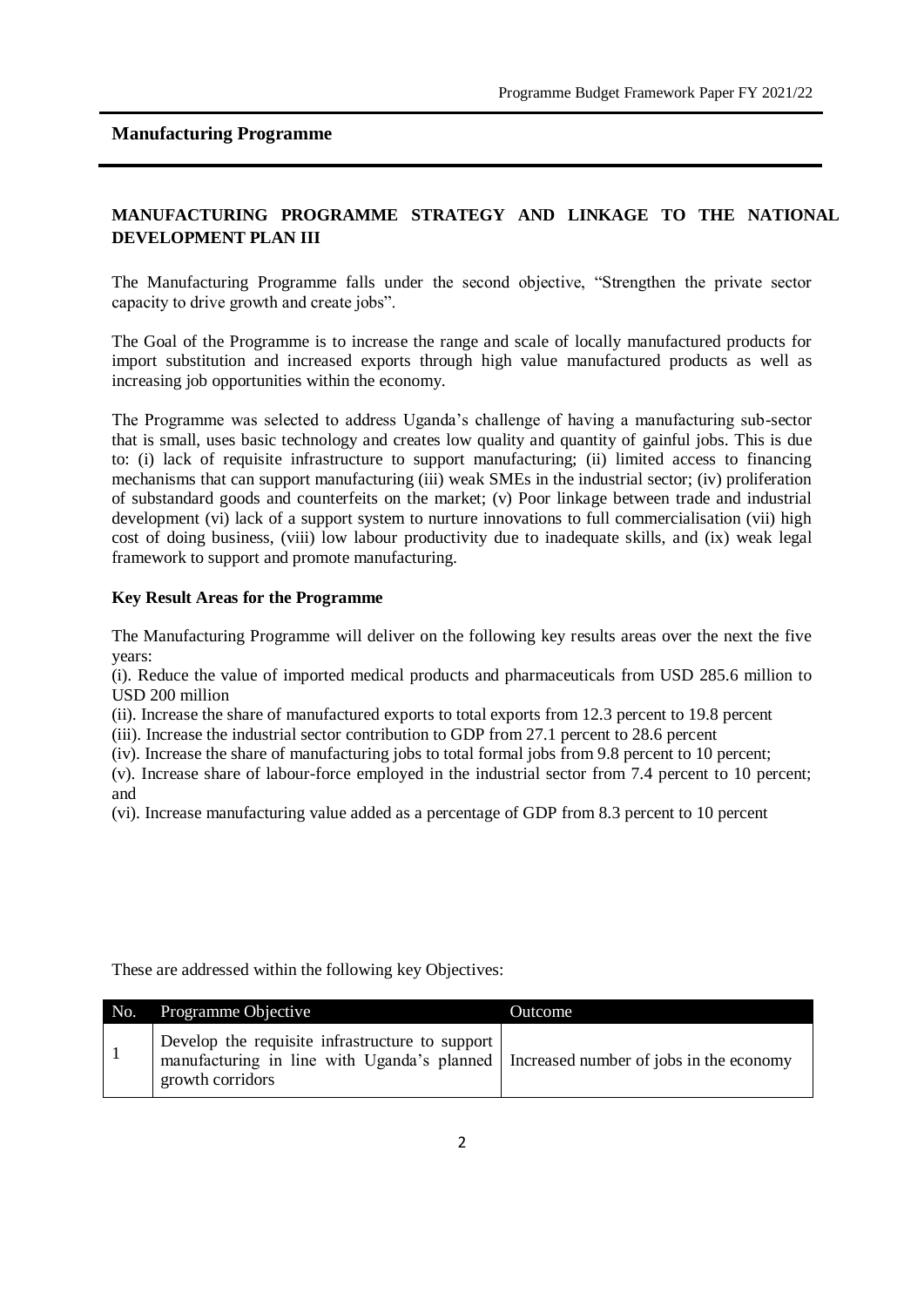|     | Increase value addition for import substitution<br>and enhanced exports                                 | Increased number of SMEs producing for<br>the local and international markets |  |  |  |
|-----|---------------------------------------------------------------------------------------------------------|-------------------------------------------------------------------------------|--|--|--|
| 3.  | Develop financial and logistical systems to<br>increase access to regional and international<br>markets | Better terms of trade                                                         |  |  |  |
| -4. | Strengthen the legal and institutional framework<br>to support manufacturing                            | institutional<br>Improved<br>legal<br>and<br>framework                        |  |  |  |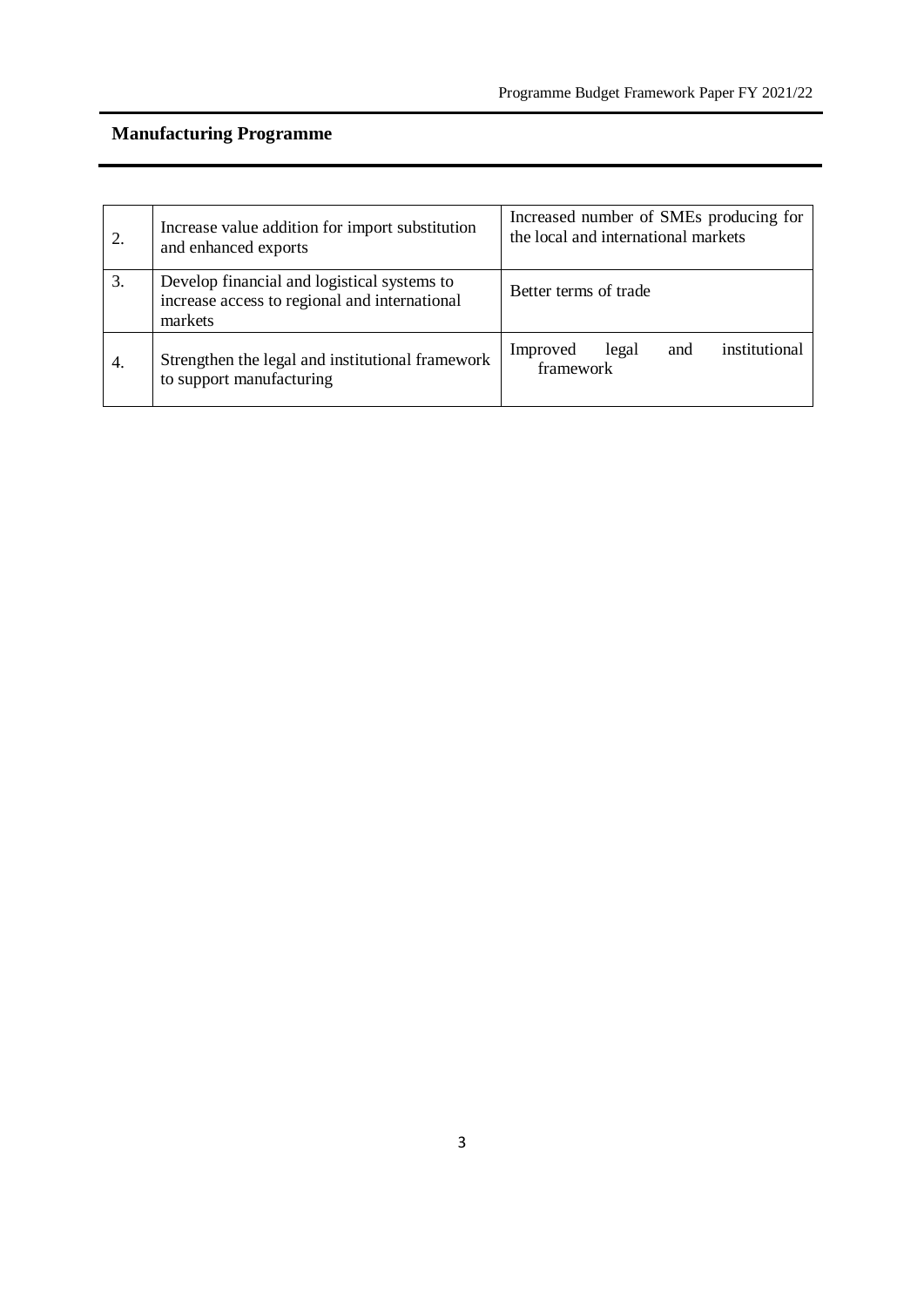## **Programme Outcomes and Outcome Indicators**

### **Table P1.2: Programme Outcome and Outcome Indicators**

| <b>Programme Outcome 1:</b> Increased number of jobs in the economy                                                |                            |                            |         |         |         |         |         |  |  |  |  |
|--------------------------------------------------------------------------------------------------------------------|----------------------------|----------------------------|---------|---------|---------|---------|---------|--|--|--|--|
| Programme Objectives contributed to by the Programme Outcome                                                       |                            |                            |         |         |         |         |         |  |  |  |  |
| 1. Develop the requisite infrastructure to support manufacturing in line with Uganda's planned<br>growth corridors |                            |                            |         |         |         |         |         |  |  |  |  |
| Programme<br><b>Outcome</b><br><b>Indicators</b>                                                                   | <b>Performance Targets</b> |                            |         |         |         |         |         |  |  |  |  |
|                                                                                                                    | <b>Base</b><br>year        | <b>Baseline</b>            | 2021/22 | 2022/23 | 2023/24 | 2024/25 | 2025/26 |  |  |  |  |
| Share of<br>manufacturing<br>jobs to total<br>formal jobs $(\%)$                                                   | 2017/18                    | 9.8                        | 9.84    | 9.88    | 9.92    | 9.96    | 10      |  |  |  |  |
| Share of labour<br>force employed<br>in the industrial<br>sector (%)                                               | 2017/18                    | 7.4                        | 7.9     | 8.5     | 9.0     | 9.5     | 10      |  |  |  |  |
| Programme Outcome 2: Increased number of SMEs producing for the local and international<br>markets                 |                            |                            |         |         |         |         |         |  |  |  |  |
| Programme Objectives contributed to by the Programme Outcome                                                       |                            |                            |         |         |         |         |         |  |  |  |  |
| Increase value addition for import substitution and enhanced exports                                               |                            |                            |         |         |         |         |         |  |  |  |  |
| Programme<br><b>Outcome</b><br><b>Indicators</b>                                                                   |                            | <b>Performance Targets</b> |         |         |         |         |         |  |  |  |  |
|                                                                                                                    | <b>Base</b><br>year        | <b>Baseline</b>            | 2021/22 | 2022/23 | 2023/24 | 2024/25 | 2025/26 |  |  |  |  |
| Industrial sector<br>contribution to<br>$GDP(\%)$                                                                  | 2017/18                    | 27.1                       | 27.4    | 27.7    | 28.0    | 28.3    | 28.6    |  |  |  |  |
| Contribution of<br>manufacturing<br>to industrial<br>GDP $(\%)$                                                    | 2017/18                    | 8.3                        | 8.5     | 8.8     | 9.0     | 9.5     | 10      |  |  |  |  |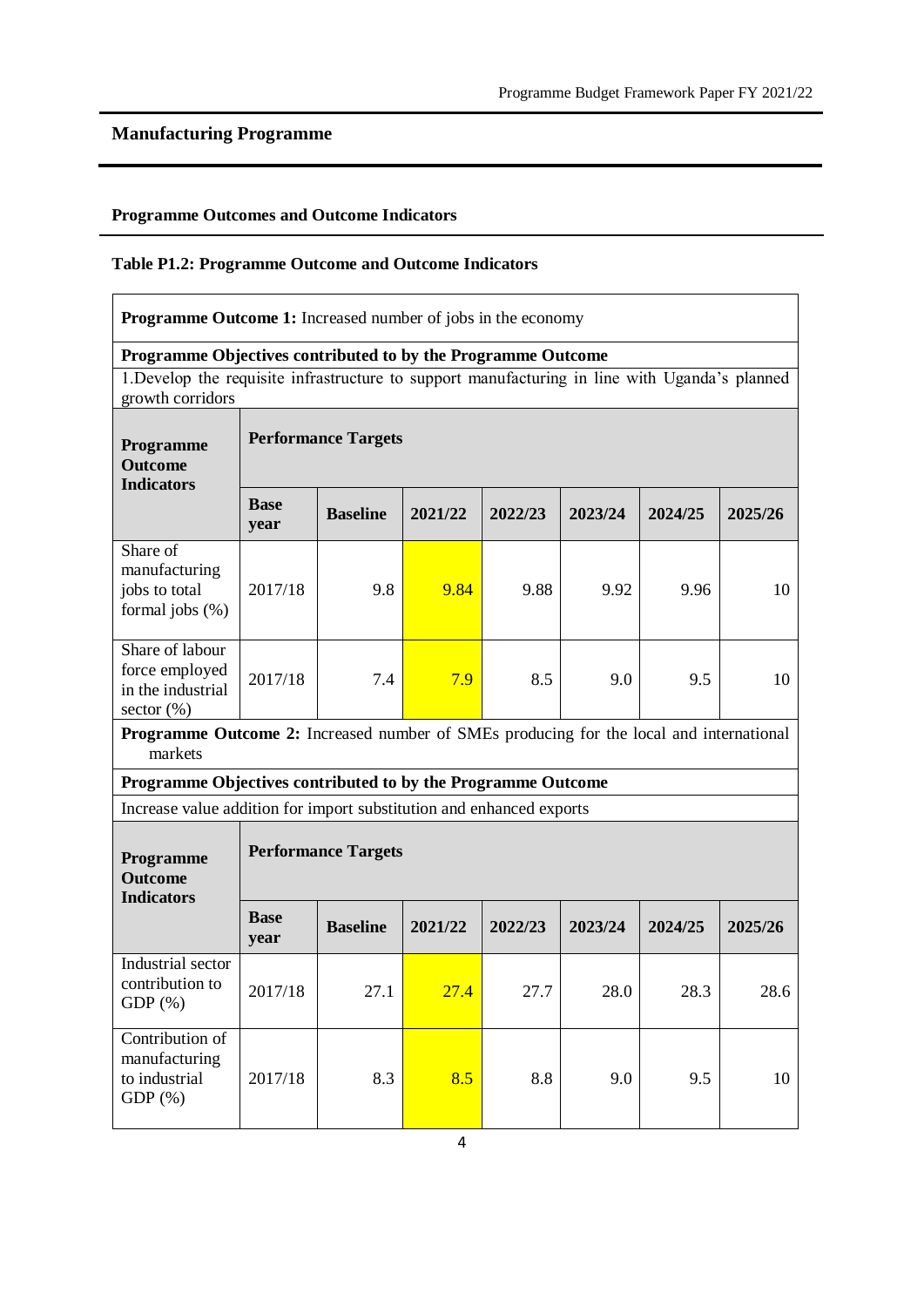|                                                                                              | Programme Outcome 3: Better terms of trade |                            |         |         |         |         |         |  |  |  |
|----------------------------------------------------------------------------------------------|--------------------------------------------|----------------------------|---------|---------|---------|---------|---------|--|--|--|
| Programme Objectives contributed to by the Programme Outcome                                 |                                            |                            |         |         |         |         |         |  |  |  |
| 1. Develop financial and logistical systems to increase access to regional and international |                                            |                            |         |         |         |         |         |  |  |  |
| markets                                                                                      |                                            |                            |         |         |         |         |         |  |  |  |
| Programme<br><b>Outcome</b>                                                                  | <b>Performance Targets</b>                 |                            |         |         |         |         |         |  |  |  |
| <b>Indicators</b>                                                                            | <b>Base</b><br>year                        | <b>Baseline</b>            | 2021/22 | 2022/23 | 2023/24 | 2024/25 | 2025/26 |  |  |  |
| Share of<br>manufactured<br>exports to total<br>exports $(\%)$                               | 2017/18                                    | 12.3                       | 13.5    | 15.0    | 16.5    | 18.0    | 19.8    |  |  |  |
| Increase the<br>industrial sector<br>contribution to<br>$GDP(\%)$                            | 2017/18                                    | 27.1                       | 27.1    | 27.3    | 27.8    | 28      | 28.6    |  |  |  |
| Manufacturing<br>value added as<br>a percentage of<br><b>GDP</b>                             | 2017/8                                     | 8.3                        | 8.6     | 9.0     | 9.3     | 9.6     | 10      |  |  |  |
| Programme Outcome 4: Improved legal and institutional framework                              |                                            |                            |         |         |         |         |         |  |  |  |
| Programme Objectives contributed to by the Programme Outcome                                 |                                            |                            |         |         |         |         |         |  |  |  |
| 1. Strengthen the legal and institutional framework to support manufacturing                 |                                            |                            |         |         |         |         |         |  |  |  |
| Programme<br><b>Outcome</b><br><b>Indicators</b>                                             |                                            | <b>Performance Targets</b> |         |         |         |         |         |  |  |  |
|                                                                                              | <b>Base</b><br>year                        | <b>Baseline</b>            | 2021/22 | 2022/23 | 2023/24 | 2024/25 | 2025/26 |  |  |  |
| Formal<br>enterprises as a<br>share of GDP                                                   | 2017/18                                    | 12.3                       | 15      | 16      | 17      | 18      | 20      |  |  |  |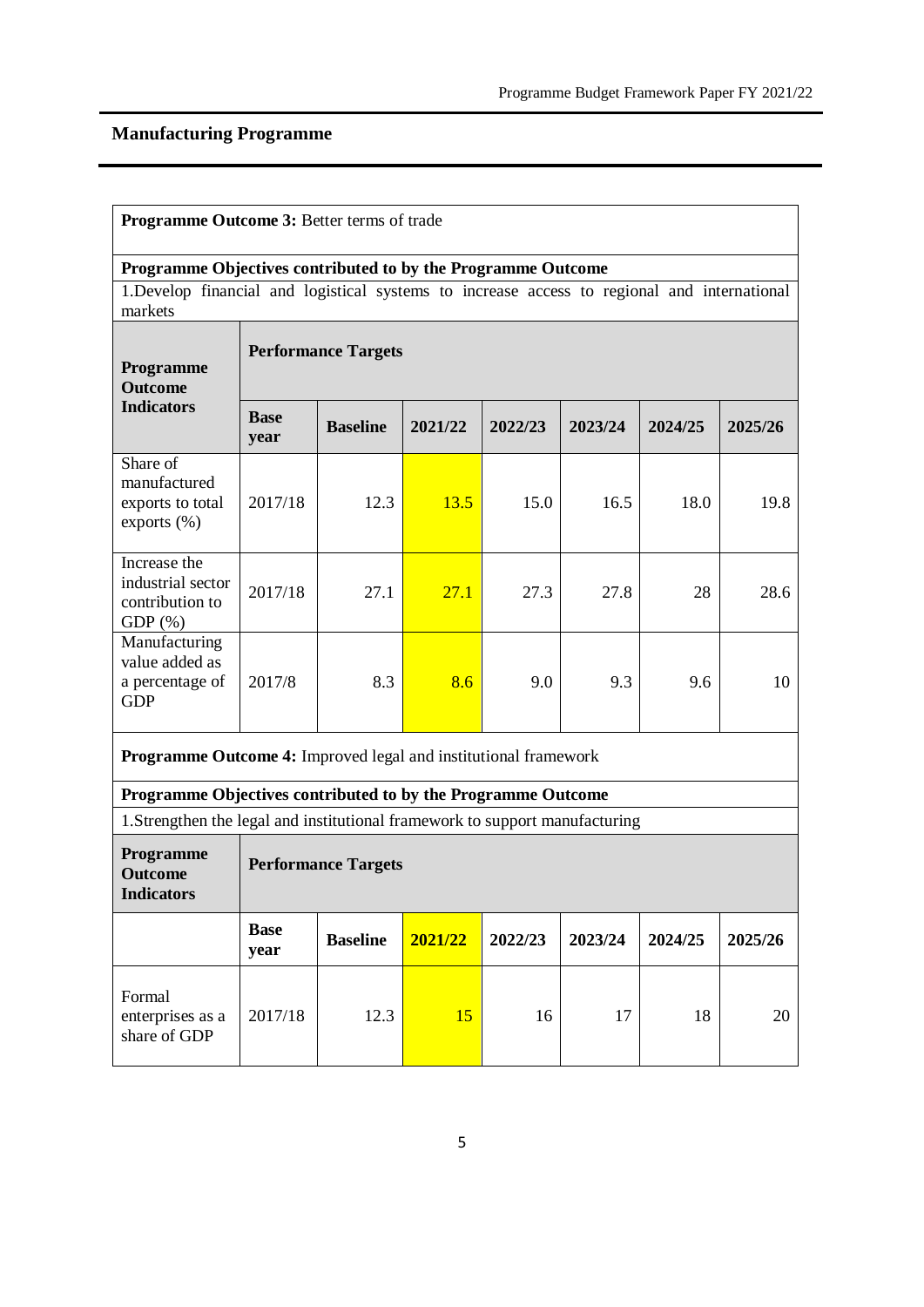### **P2: INTERMEDIATE OUTCOMES, OUTCOME INDICATORS AND PROPOSED BUDGET ALLOCATIONS ALIGNED TO THE NDP**

The Programme is comprised of the following Sub Programmes: Industry and Technology Development, Cooperatives Development, General Administration, Policy and Planning as provided in the table below;

| Vote 015: Ministry of Trade, Industry and Cooperatives    |                                              |                                                                                                                                                                                                                                                                                                                                                                                                                                                                                                                                                                                                                                                                                                                                                                                                                                                                                                                                                                                                                                                                                                                |         |         |         |         |         |  |  |
|-----------------------------------------------------------|----------------------------------------------|----------------------------------------------------------------------------------------------------------------------------------------------------------------------------------------------------------------------------------------------------------------------------------------------------------------------------------------------------------------------------------------------------------------------------------------------------------------------------------------------------------------------------------------------------------------------------------------------------------------------------------------------------------------------------------------------------------------------------------------------------------------------------------------------------------------------------------------------------------------------------------------------------------------------------------------------------------------------------------------------------------------------------------------------------------------------------------------------------------------|---------|---------|---------|---------|---------|--|--|
| <b>Sub Programme:</b>                                     |                                              | <b>Industrial and Technological Development</b>                                                                                                                                                                                                                                                                                                                                                                                                                                                                                                                                                                                                                                                                                                                                                                                                                                                                                                                                                                                                                                                                |         |         |         |         |         |  |  |
| <b>Sub Programme</b><br><b>Objectives:</b>                | 1.<br>2.<br>3.<br>4.<br>5.<br>6.<br>7.<br>8. | Develop, review and implement Policies, Laws and Plans for<br>industrial development and regulation.<br>Promote industrial research, science and innovation;<br>Promote value addition to raw materials and products of<br>comparative advantage for social-economic transformation.<br>Identify opportunities and promotion of industrial investment<br>through conducting feasibility studies for priority commodity value<br>chains and technology mapping.<br>Perform technical inspection, supervision, monitoring<br>and<br>regulation of industries in the country.<br>Promotee the development and use of research, science,<br>innovations and adoption of appropriate technologies in Industries.<br>Support the development and strengthening of the requisite<br>infrastructure and technology to reduce the cost of production in<br>industry.<br>Support<br>research and development<br>of<br>standards<br>for<br>entrepreneurship products and processes in the compliance with<br>local and international accreditation.<br><b>Enhanced</b><br>industrial<br>facilitation,<br>promotion<br>and |         |         |         |         |         |  |  |
| <b>Intermediate Outcome:</b>                              |                                              | competitiveness                                                                                                                                                                                                                                                                                                                                                                                                                                                                                                                                                                                                                                                                                                                                                                                                                                                                                                                                                                                                                                                                                                |         |         |         |         | cluster |  |  |
| <b>Intermediate</b><br><b>Outcome</b><br><b>Indicator</b> | <b>Base</b><br>year                          | <b>Performance Targets</b><br><b>Baseline</b>                                                                                                                                                                                                                                                                                                                                                                                                                                                                                                                                                                                                                                                                                                                                                                                                                                                                                                                                                                                                                                                                  | 2021/22 | 2022/23 | 2023/24 | 2024/25 | 2025/26 |  |  |

| Table P2.1: Intermediate Outcomes and Outcome Indicators Aligned to the NDP |  |  |  |
|-----------------------------------------------------------------------------|--|--|--|
|                                                                             |  |  |  |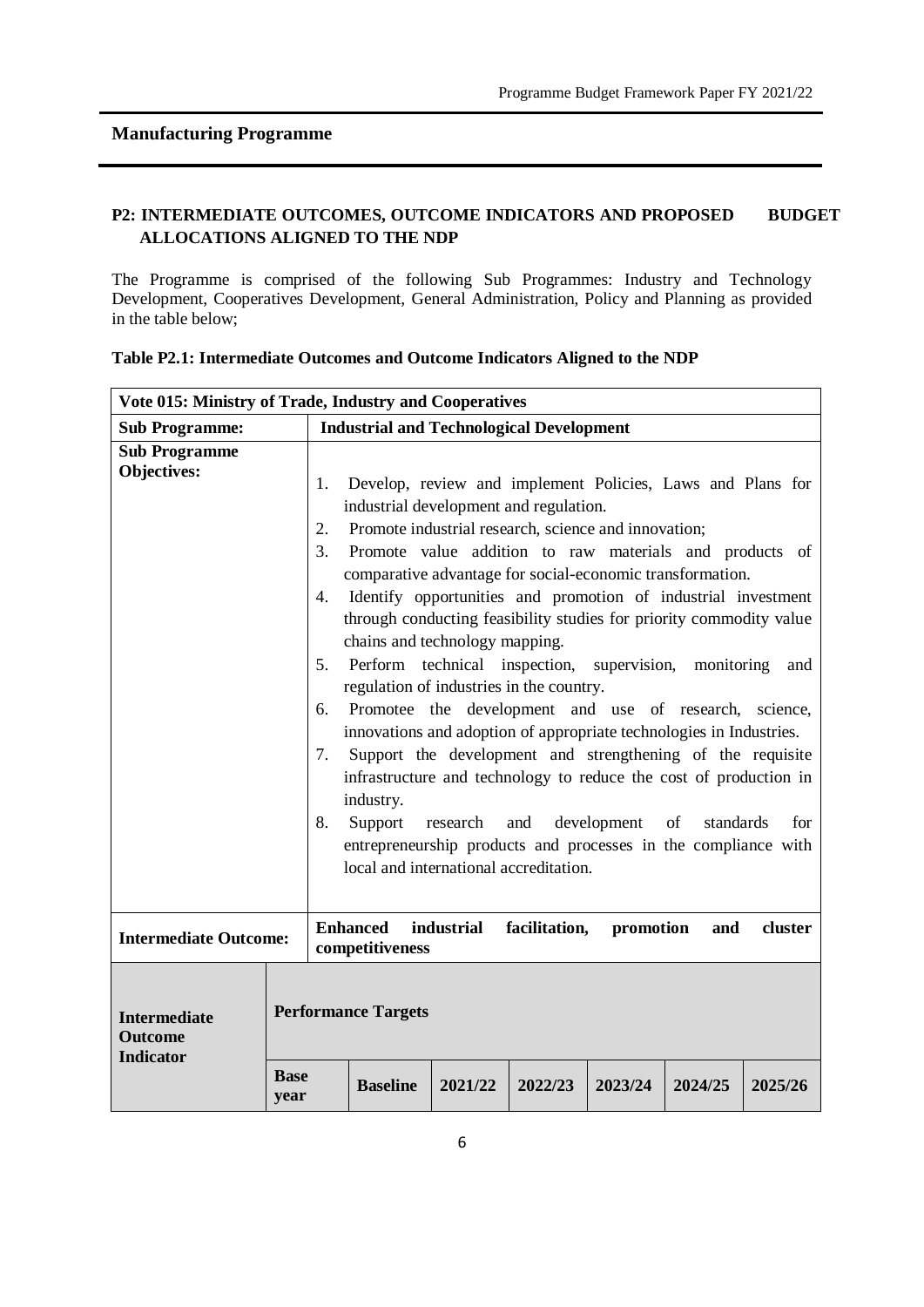| Number of<br>standards and<br>guidelines for<br>industrial parks<br>developed or<br>updated            | 2017/18 | $\boldsymbol{0}$ | $\overline{2}$ | 1              | 1              | $\mathbf{1}$   | 1         |
|--------------------------------------------------------------------------------------------------------|---------|------------------|----------------|----------------|----------------|----------------|-----------|
| Number of<br>industries in<br>industrial parks<br>monitored                                            | 2017/18 | $\boldsymbol{0}$ | 200            | 210            | 220            | 225            | 230       |
| Number of<br>feasibility studies<br>towards<br>development of<br>industrial parks<br>undertaken        | 2017/18 | $\boldsymbol{0}$ | $\overline{4}$ | <b>NA</b>      | <b>NA</b>      | <b>NA</b>      | <b>NA</b> |
| Number of<br>industries assessed<br>and supported to<br>identify and<br>implement<br>measures for RECP | 2017/18 | $\boldsymbol{0}$ | 100            | 105            | 110            | 120            | 130       |
| <b>Annual National</b><br>RECP catalogue of<br><b>RECP</b> best<br>practices and<br>success stories    | 2017/18 | $\boldsymbol{0}$ | 1              | 1              | 1              | 1              | 1         |
| Functional<br>industrial database<br>in place                                                          | 2017/18 | 5%               | 10%            | 40%            | 60%            | 100%           | 100%      |
| Number of<br>manufacturers<br>availed with firm-<br>level technical<br>support                         | 2017/18 | $\boldsymbol{0}$ | 5              | 20             | 30             | 40             | 50        |
| <b>Industrial Licensing</b><br>Act amended and<br>enforced                                             | 2017/18 | 5%               | 50%            | 50%            | 55%            | 90%            | 100%      |
| Number of<br>pharmaceutical<br>industries supported                                                    | 2017/18 | $\boldsymbol{0}$ | $\overline{2}$ | 3              | 3              | 3              | 4         |
| Number of sugar<br>industries supported                                                                | 2017/18 | $\boldsymbol{0}$ | $\overline{2}$ | $\overline{4}$ | $\overline{4}$ | $\overline{4}$ | 5         |
| Law on<br>Accreditation<br>enacted                                                                     | 2017/18 | 10%              | 32%            | 72%            | 92%            | 95%            | 100%      |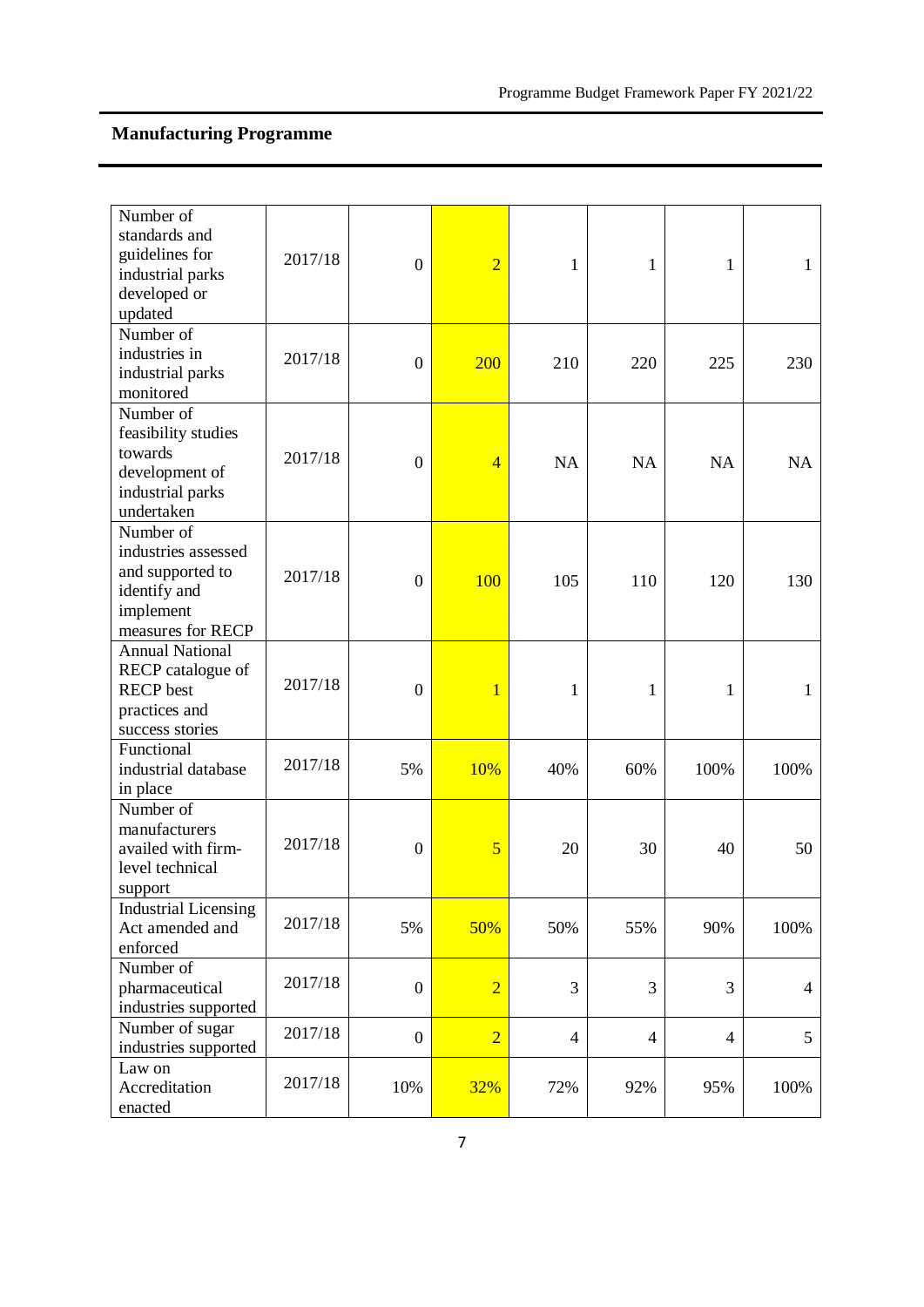| National<br>accreditation body<br>established                                         |                            | 2017/18                                                                                                                                                                                                                                                                                                                                     | $\mathbf{0}$                                       | 10%     | 50%     | 75%     | 90%     | 100%    |  |  |
|---------------------------------------------------------------------------------------|----------------------------|---------------------------------------------------------------------------------------------------------------------------------------------------------------------------------------------------------------------------------------------------------------------------------------------------------------------------------------------|----------------------------------------------------|---------|---------|---------|---------|---------|--|--|
| <b>Sub Programme:</b>                                                                 |                            |                                                                                                                                                                                                                                                                                                                                             | <b>Cooperative Development</b>                     |         |         |         |         |         |  |  |
| <b>Sub-Programme</b><br><b>Objectives:</b>                                            |                            | Provide support for Mobilisation, formation, organization,<br>1.<br>registration and operation for the cooperative societies<br>Initiate and formulate policies, legislation and strategies for<br>2.<br>cooperatives development<br>Supervise and monitor cooperatives for compliance efficiency,<br>3.<br>effectiveness and inclusiveness |                                                    |         |         |         |         |         |  |  |
| <b>Intermediate Outcome:</b><br>Cooperatives Promotion and Structural Competitiveness |                            |                                                                                                                                                                                                                                                                                                                                             |                                                    |         |         |         |         |         |  |  |
| <b>Intermediate</b>                                                                   | <b>Performance Targets</b> |                                                                                                                                                                                                                                                                                                                                             |                                                    |         |         |         |         |         |  |  |
| <b>Outcome</b><br><b>Indicator</b>                                                    | <b>Base</b><br>year        |                                                                                                                                                                                                                                                                                                                                             | <b>Baseline</b>                                    | 2021/22 | 2022/23 | 2023/24 | 2024/25 | 2025/26 |  |  |
| Percentage of<br>Youth engaged in<br>Cooperative<br><b>Business</b>                   |                            | 2017/18                                                                                                                                                                                                                                                                                                                                     | 8%                                                 | 12%     | 15%     | 20%     | 23 %    | 25%     |  |  |
| Total share capital<br>of Cooperatives<br>Enterprises (UGX<br>B <sub>n</sub> )        |                            | 2017/18                                                                                                                                                                                                                                                                                                                                     | 424                                                | 495     | 544     | 594     | 604     | 615     |  |  |
| Number of<br>cooperatives<br>registered                                               |                            | 2017/18                                                                                                                                                                                                                                                                                                                                     | 953                                                | 2,500   | 2,750   | 3,000   | 3,250   | 3,500   |  |  |
| <b>Sub Programme:</b>                                                                 |                            |                                                                                                                                                                                                                                                                                                                                             | <b>General Administration, Policy and Planning</b> |         |         |         |         |         |  |  |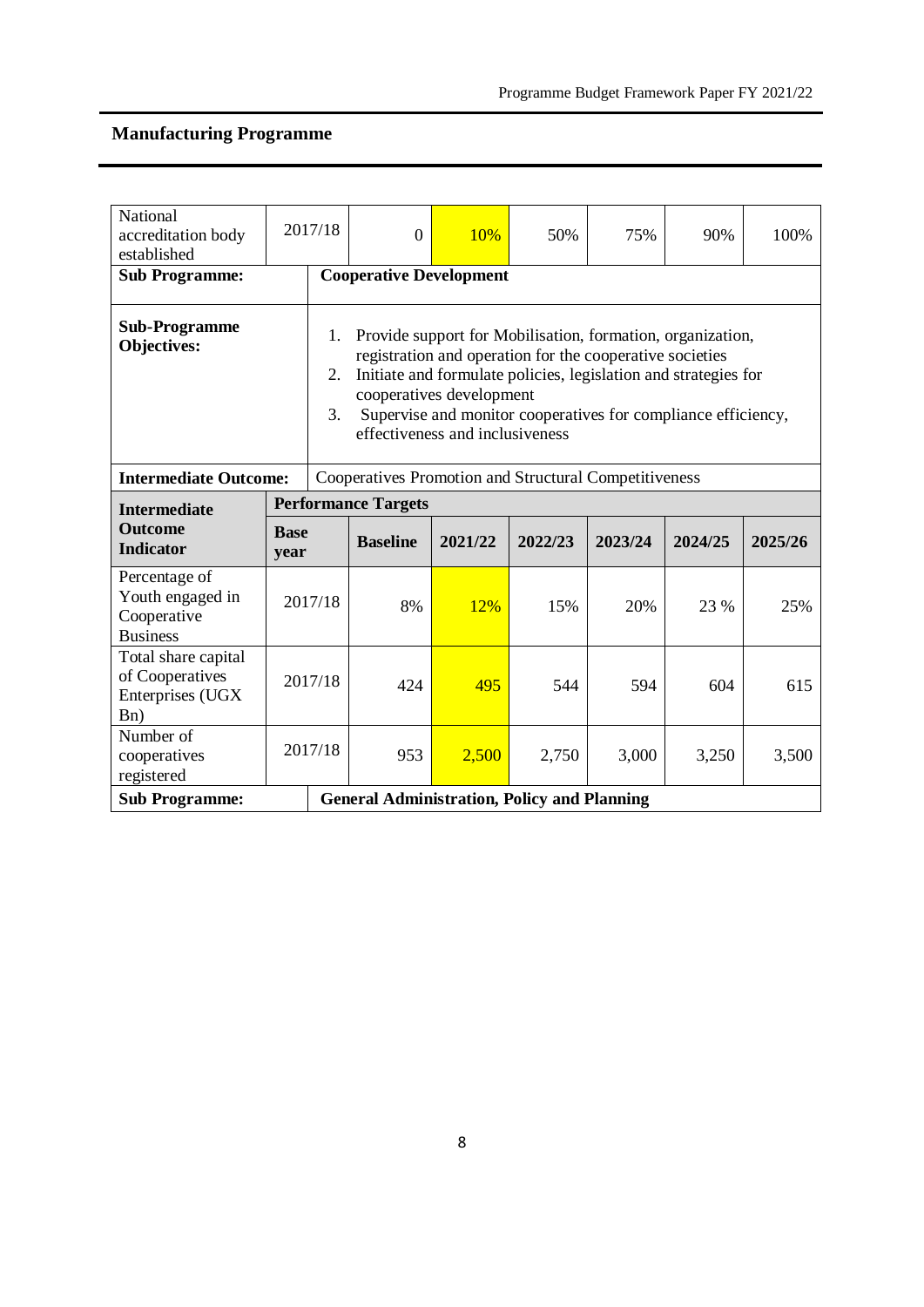| <b>Sub-Programme</b><br><b>Objectives:</b><br>2.<br>6.                                   |                     |                                                                                                                 |                            | 1. Provide policy guidance and strategic leadership to the<br>Ministry.<br>Effectively and efficiently manage the Ministry's physical,<br>human and financial resources.<br>3. Facilitate other departments with the necessary resources to<br>deliver the Ministry's mandate.<br>4. Initiate, coordinate, support, oversee and where applicable,<br>facilitate implementation of strategies and programmes aimed at<br>and promotion of Trade,<br>enhancing the development<br>Cooperatives, Industry and Technology;<br>5. Promote and coordinate the research activities and initiatives of<br>the Sector, with a view to ensure that results are utilized and are<br>beneficial to the country and all stakeholders;<br>Inspect, monitor and evaluate the progress, standards, and<br>efficiency of the various departments, under its mandate for<br>quality assurance, policy direction and guidance;<br>7. Collect, process, analyze, and disseminate National and<br>International information on the respective sectors hence<br>providing vital input necessary to improve rational decision-<br>making; and, Manage the Ministry's public relations. |         |         |         |         |  |
|------------------------------------------------------------------------------------------|---------------------|-----------------------------------------------------------------------------------------------------------------|----------------------------|-----------------------------------------------------------------------------------------------------------------------------------------------------------------------------------------------------------------------------------------------------------------------------------------------------------------------------------------------------------------------------------------------------------------------------------------------------------------------------------------------------------------------------------------------------------------------------------------------------------------------------------------------------------------------------------------------------------------------------------------------------------------------------------------------------------------------------------------------------------------------------------------------------------------------------------------------------------------------------------------------------------------------------------------------------------------------------------------------------------------------------------------------------------------|---------|---------|---------|---------|--|
| <b>Intermediate Outcome:</b>                                                             |                     | Programme coordination and support to General administration,<br><b>Policy Guidance and Strategic Direction</b> |                            |                                                                                                                                                                                                                                                                                                                                                                                                                                                                                                                                                                                                                                                                                                                                                                                                                                                                                                                                                                                                                                                                                                                                                                 |         |         |         |         |  |
| <b>Intermediate</b>                                                                      |                     |                                                                                                                 | <b>Performance Targets</b> |                                                                                                                                                                                                                                                                                                                                                                                                                                                                                                                                                                                                                                                                                                                                                                                                                                                                                                                                                                                                                                                                                                                                                                 |         |         |         |         |  |
| <b>Outcome</b><br><b>Indicator</b>                                                       | <b>Base</b><br>year |                                                                                                                 | <b>Baseline</b>            | 2021/22                                                                                                                                                                                                                                                                                                                                                                                                                                                                                                                                                                                                                                                                                                                                                                                                                                                                                                                                                                                                                                                                                                                                                         | 2022/23 | 2023/24 | 2024/25 | 2025/26 |  |
| Level of<br>compliance of<br>planning and<br>budgeting<br>instruments to<br><b>NDPII</b> | 2017/18             |                                                                                                                 | 58%                        | 70%                                                                                                                                                                                                                                                                                                                                                                                                                                                                                                                                                                                                                                                                                                                                                                                                                                                                                                                                                                                                                                                                                                                                                             | 72%     | 73%     | 74%     | 75%     |  |
| Level of<br>Development Plan<br>delivered.                                               | 2020/21             |                                                                                                                 | 5%                         | 20%                                                                                                                                                                                                                                                                                                                                                                                                                                                                                                                                                                                                                                                                                                                                                                                                                                                                                                                                                                                                                                                                                                                                                             | 45%     | 65%     | 80%     | 100%    |  |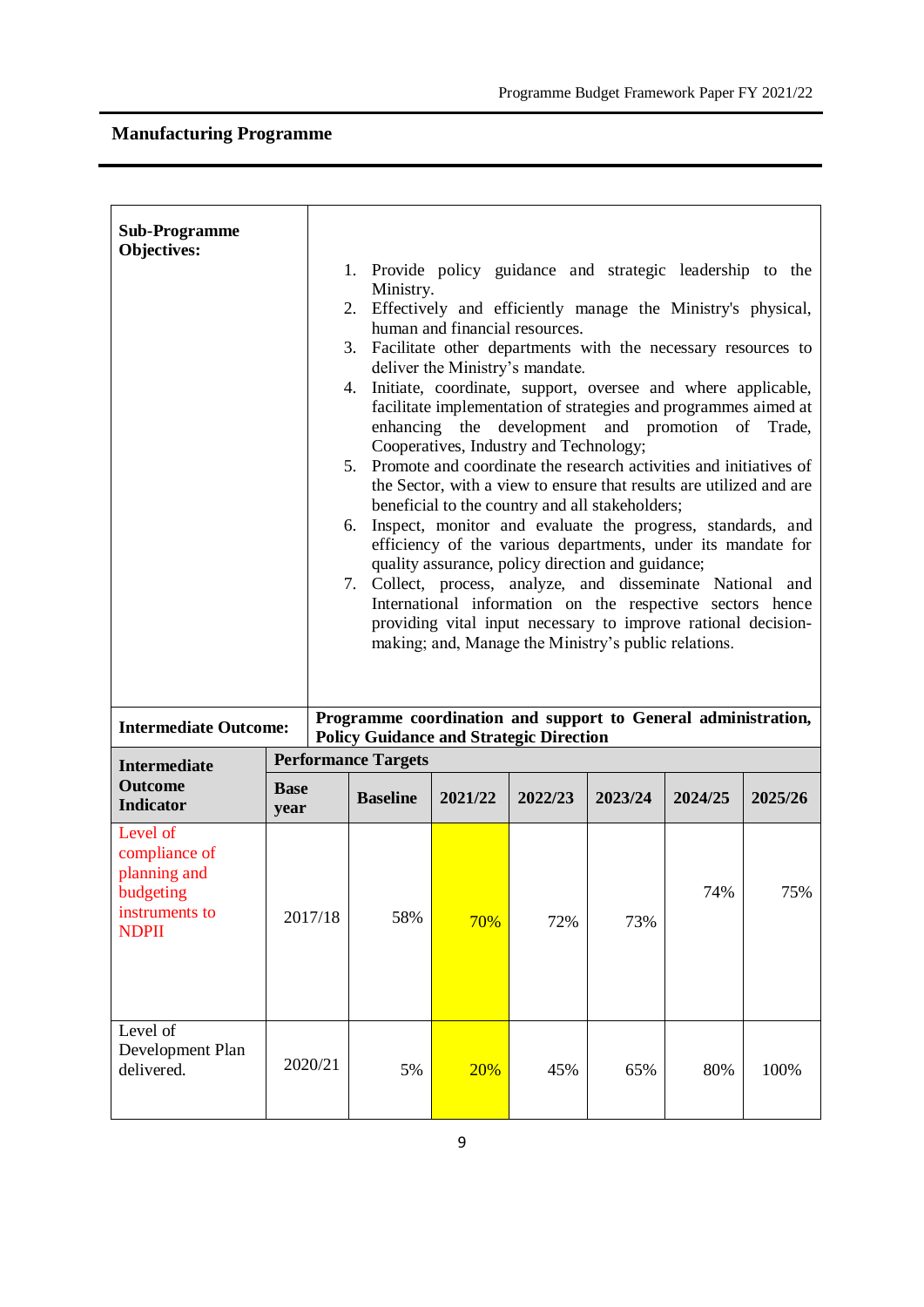| <b>Budget</b><br>absorption<br>rate                              | 2017/18 | 95 | 97 | 98 | 99 | 99 | 99 |
|------------------------------------------------------------------|---------|----|----|----|----|----|----|
| No of work plans<br>generated from the 2017/18<br>strategic plan |         |    |    | ⇁  |    |    |    |
| No MPS, BFP and<br>Annual Report in<br>place                     | 2017/18 |    |    |    |    |    |    |

## **P2.2: Medium Term Projections by Sub Programme**

## **Table P2.2: Budget Allocation and Medium-Term Projections by Sub Programme**

| <b>Billion Uganda Shillings</b>                   | <b>Approved</b><br><b>Budget</b> | <b>Proposed</b><br><b>Budget</b> | <b>Medium Term Projections</b> |         |         |         |  |
|---------------------------------------------------|----------------------------------|----------------------------------|--------------------------------|---------|---------|---------|--|
| <b>Manufacturing</b>                              | 2020/21                          | 2021/22                          | 2022/23                        | 2023/24 | 2024/25 | 2025/26 |  |
| Industrial and Technological<br>Development       | 48.408                           | 33.708                           | 33.708                         | 31.463  | 31.463  | 31.463  |  |
| Cooperative development                           | 10.790                           | 7.513                            | 7.513                          | 7.013   | 7.013   | 7.013   |  |
| Administration,<br>General<br>Policy and Planning | 16.565                           | 11.535                           | 11.535                         | 10.767  | 10.767  | 10.767  |  |
| <b>Total</b>                                      | 75.764                           | 52.756                           | 52.756                         | 49.243  | 49.243  | 49.243  |  |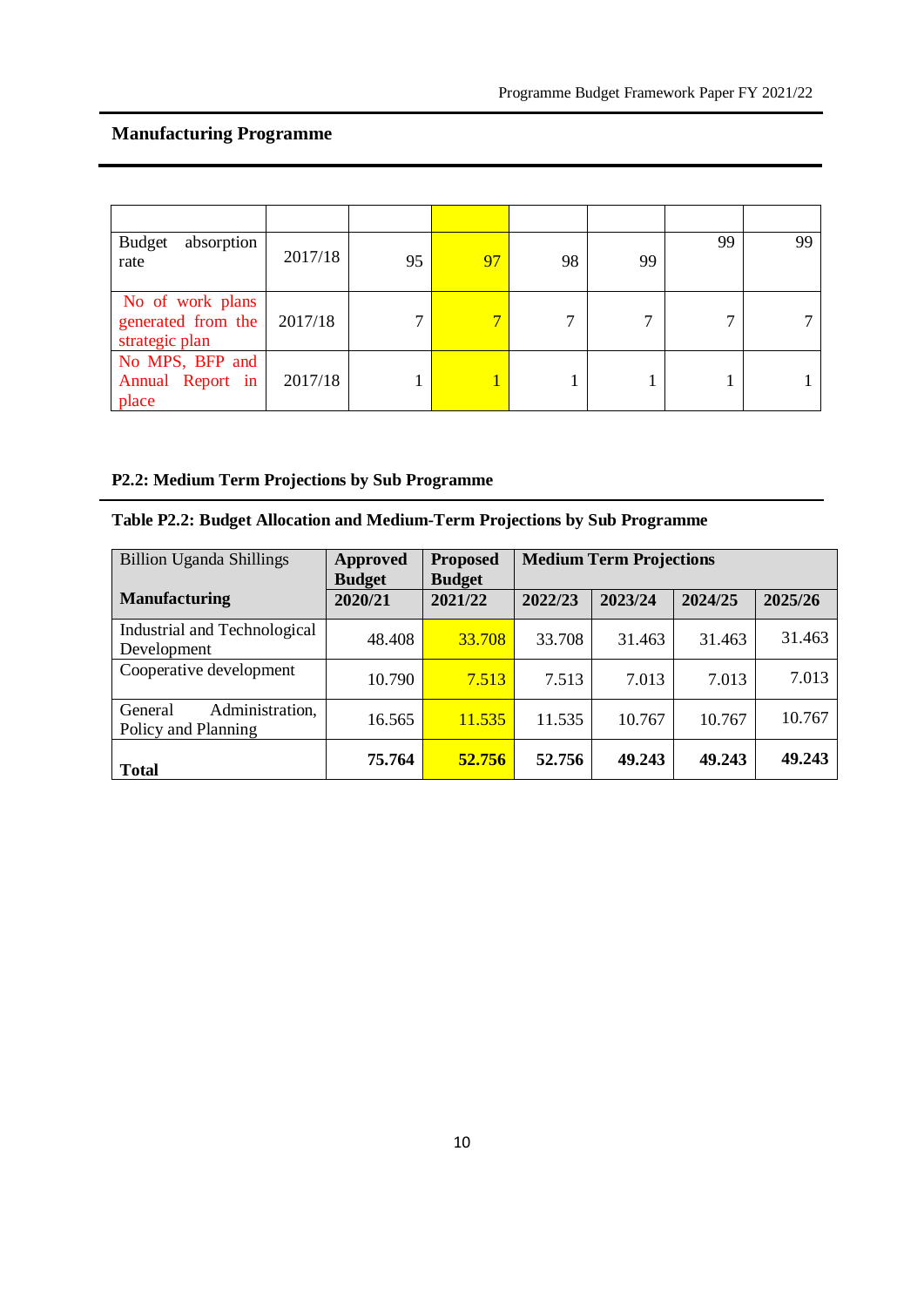### **P3: PROGRAMMES INTERVENTIONS FOR FY 2021/22**

| Sub-program                                      | <b>Intervention</b>                                                                                                                                                                                                                                                                                                                                                                                                                                                                                                                                                                                                                                                                                                                                                                                                                                                                                                                                                                                                                                                                                                                                                                                                                                                                                                                                                      | <b>Budget</b> FY<br>(Bn. UShs) | 2021/22 |
|--------------------------------------------------|--------------------------------------------------------------------------------------------------------------------------------------------------------------------------------------------------------------------------------------------------------------------------------------------------------------------------------------------------------------------------------------------------------------------------------------------------------------------------------------------------------------------------------------------------------------------------------------------------------------------------------------------------------------------------------------------------------------------------------------------------------------------------------------------------------------------------------------------------------------------------------------------------------------------------------------------------------------------------------------------------------------------------------------------------------------------------------------------------------------------------------------------------------------------------------------------------------------------------------------------------------------------------------------------------------------------------------------------------------------------------|--------------------------------|---------|
| 1.Industrial and<br>Technological<br>Development | Construct 4 fully serviced industrial parks (1 per region)<br>Upgrade industries to make them sustainable, with increased resource-use efficiency and<br>greater adoption of clean and environmentally sound technologies and industrial processes<br>Support existing local manufactures for both medical products and pharmaceuticals<br>3.<br>Enforce the laws on counterfeits and poor-quality products<br>4.<br>Enact and enforce the local content law<br>5.<br>Support existing sugar factories to produce industrial sugar<br>6.<br>Support the national conformity assessment system to attain international recognition<br>through Accreditation<br>Feasibility studies for agricultural mechanization, post-harvest handling, storage and<br>processing infrastructure equipment relevant for Uganda<br>200 Aggregation and Collective Marketing Societies supported with cleaning, drying,<br>grading and processing equipment<br>10. 8 Training and common facility centers established<br>11. A survey on the status of all agro-processing and value addition establishments in the<br>country<br>12. Resource efficient and sustainable industries established<br>13. Enhance the capacity of UNBS to undertake quality assurance and standard inspection<br>14. Establish new and rehabilitate existing agro-processing industries to minimize negative | 33.708                         |         |
|                                                  | environmental impacts for Medium-Term processing of key commodities                                                                                                                                                                                                                                                                                                                                                                                                                                                                                                                                                                                                                                                                                                                                                                                                                                                                                                                                                                                                                                                                                                                                                                                                                                                                                                      |                                |         |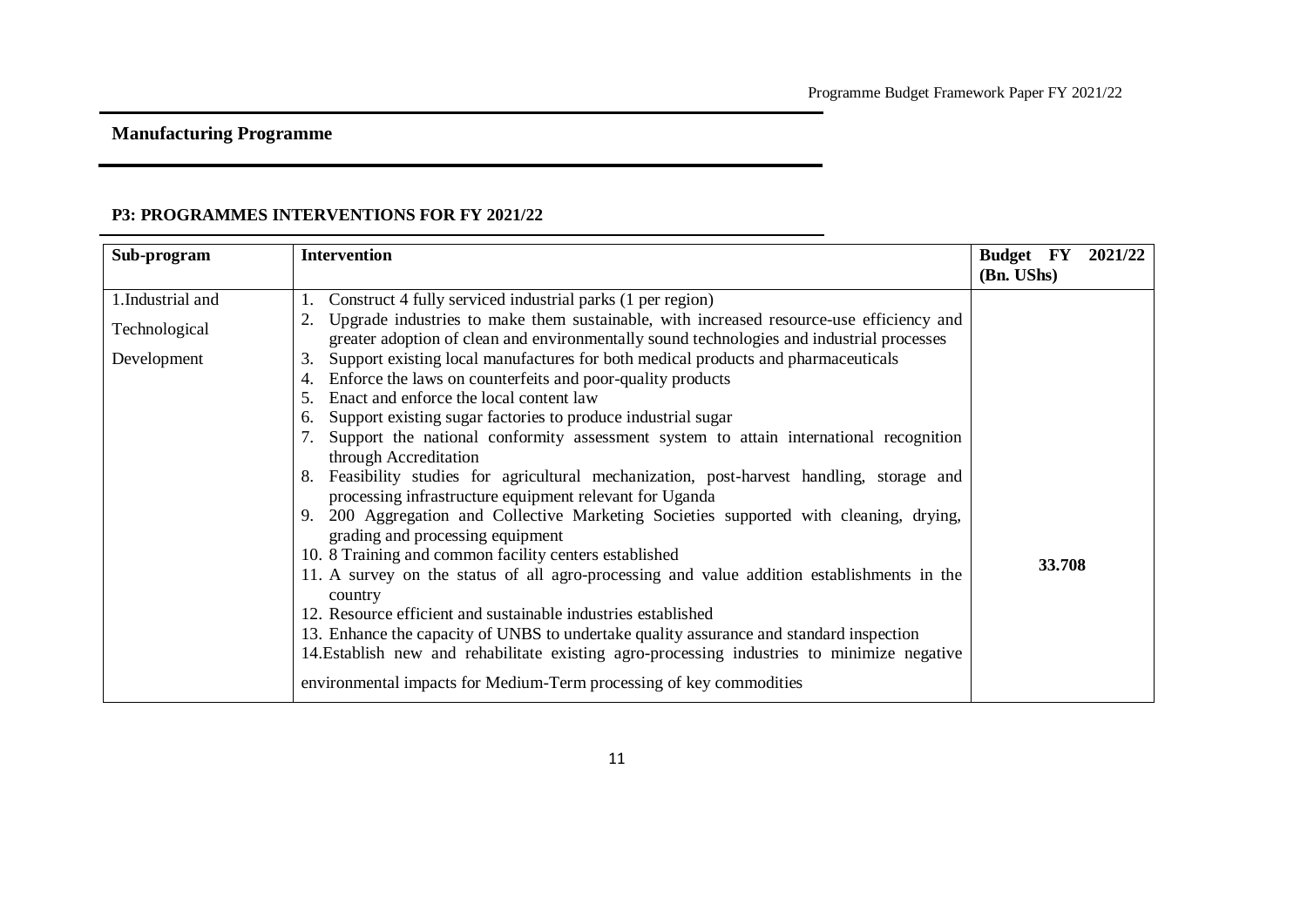| Cooperative<br>development                     | National Cooperative Policy and implementation strategy disseminated<br>Dissemination of the reviewed Cooperative Societies Regulations Strategy for strengthening<br>cooperatives<br>Strategy for strengthening cooperatives submitted to Cabinet.<br>4. Regulation of Warehouse Receipt System                                                                                                                                                                                                                                                                                                                                                                                                                                                                                                                                                                                                                                                                                                                                                                                                                                      | 7.513  |
|------------------------------------------------|---------------------------------------------------------------------------------------------------------------------------------------------------------------------------------------------------------------------------------------------------------------------------------------------------------------------------------------------------------------------------------------------------------------------------------------------------------------------------------------------------------------------------------------------------------------------------------------------------------------------------------------------------------------------------------------------------------------------------------------------------------------------------------------------------------------------------------------------------------------------------------------------------------------------------------------------------------------------------------------------------------------------------------------------------------------------------------------------------------------------------------------|--------|
| General Administration,<br>Policy and Planning | Provide policy guidance and strategic leadership to the Ministry.<br>Effectively and efficiently manage the Ministry's physical, human and financial resources.<br>Facilitate other departments with the necessary resources to deliver the Ministry's mandate.<br>3.<br>Initiate, coordinate, support, oversee and where applicable, facilitate implementation of<br>strategies and programmes aimed at enhancing the development and promotion of Trade,<br>Cooperatives, Industry and Technology;<br>5. Promote and coordinate the research activities and initiatives of the Vote, with a view to<br>ensure that results are utilized and are beneficial to the country and all stakeholders;<br>6. Inspect, monitor and evaluate the progress, standards, and efficiency of the various<br>departments, under its mandate for quality assurance, policy direction and guidance;<br>7. Collect, process, analyze, and disseminate National and International information on the<br>respective sectors hence providing vital input necessary to improve rational decision-<br>making; and, Manage the Ministry's public relations. | 11.535 |
| <b>TOTAL FOR PROGRAMME INTERVENTIONS</b>       |                                                                                                                                                                                                                                                                                                                                                                                                                                                                                                                                                                                                                                                                                                                                                                                                                                                                                                                                                                                                                                                                                                                                       | 52.756 |